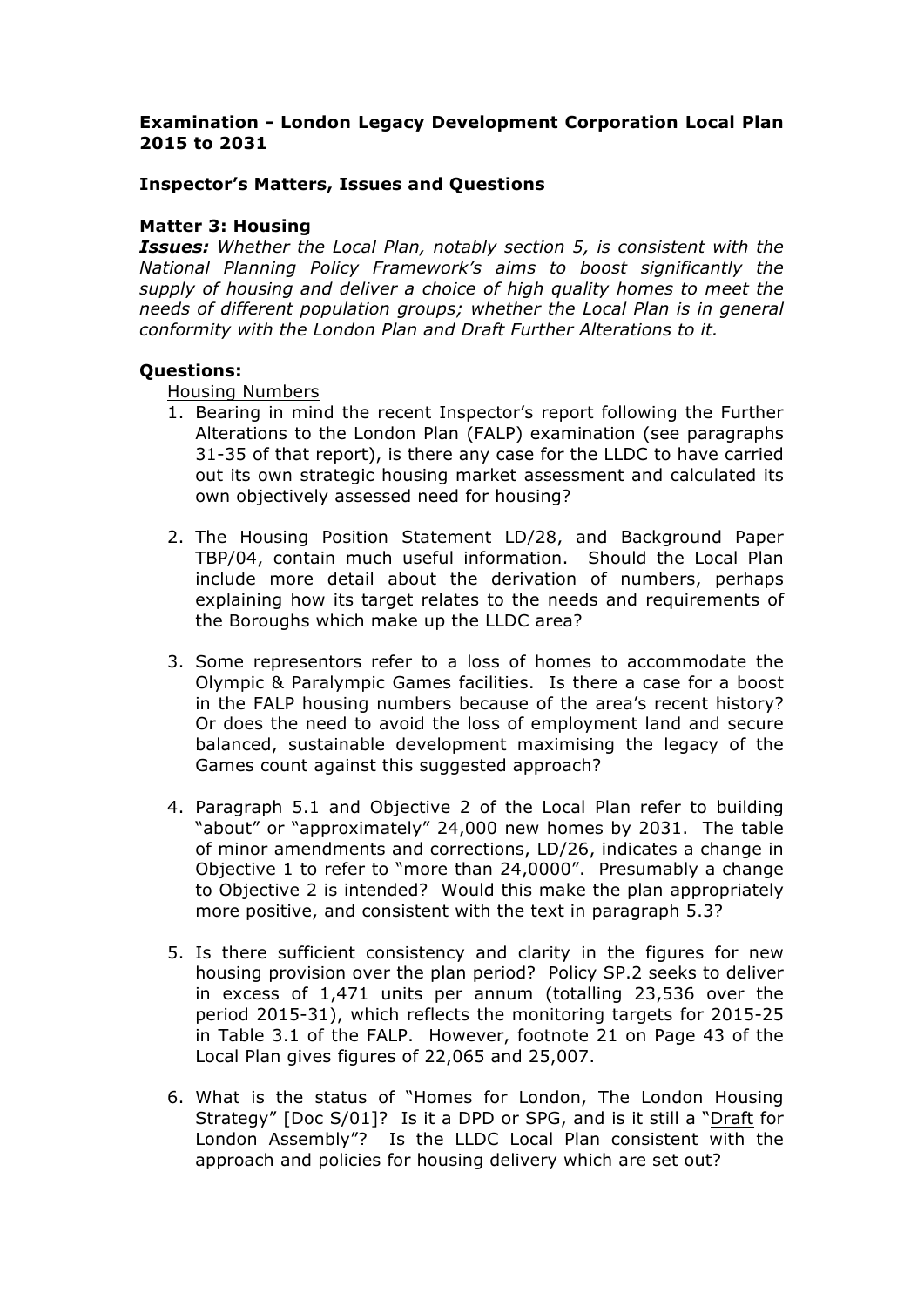- 7. The NPPF expects local planning authorities to identify and update annually a supply of specific deliverable sites to provide 5 years worth of housing etc. (paragraph 47). Is the Local Plan consistent with the NPPF on 5 year supply [see TBP/04]? Is there any substantive evidence to support use of a 20% instead of 5% buffer?
- 8. Why exactly may it not be possible to demonstrate a 5 year supply on a rolling basis, as paragraph 5.3 suggests?
- 9. Do the proposed changes to paragraph 5.3 in LD/26 satisfy concerns of the GLA and strengthen the commitment to monitoring and reviewing appropriately?
- 10.Figure 9: Housing Trajectory shows a drop in housing completions in 2025/6 and again in 2030/31. Does this reflect the reliance on recycled land in London, referenced in paragraph 3.19a of the FALP, which makes it difficult to identify sites and even broad locations where sustainable development might be expected in the longer term? Or does it indicate a likely future lack of supply which requires more positive planning now?
- 11.Should the more recent housing trajectory in the Housing Position Statement replace Figure 9?

Policies H1 to H7 – a mix of housing types, affordable housing and housing for different population groups

- 12.Are these policies in general conformity with policies 3.8 & 3.9 of the London Plan and FALP?
- 13.Is Policy H1 consistent with the policies of constituent London Boroughs (eg. LB of Newham target for 39% family housing)? Does it adequately reflect the diversity of housing needs in East London identified in SHMAs and referred to in Background Paper TBP/04?
- 14.Should Policy H1 include more specific targets for different types and size of dwelling?
- 15.Does criterion 1 of Policy H1 imply that all development proposals in all locations should include a mix of housing types and, if so, is this feasible? If not, how will the achievement of an appropriate mix across the Corporation area be secured?
- 16.Is there any evidence now that Policy H1 is too inflexible to deal with changing needs over time? If so how should this be addressed?
- 17.There is a potential conflict between boosting housing supply to secure the maximum number of new units and achieving the optimum dwelling mix which will secure lifetime neighbourhoods? Does the Local Plan address this matter adequately?
- 18.Does Policy H2 conform with Policy 3.11 of the London Plan on affordable housing?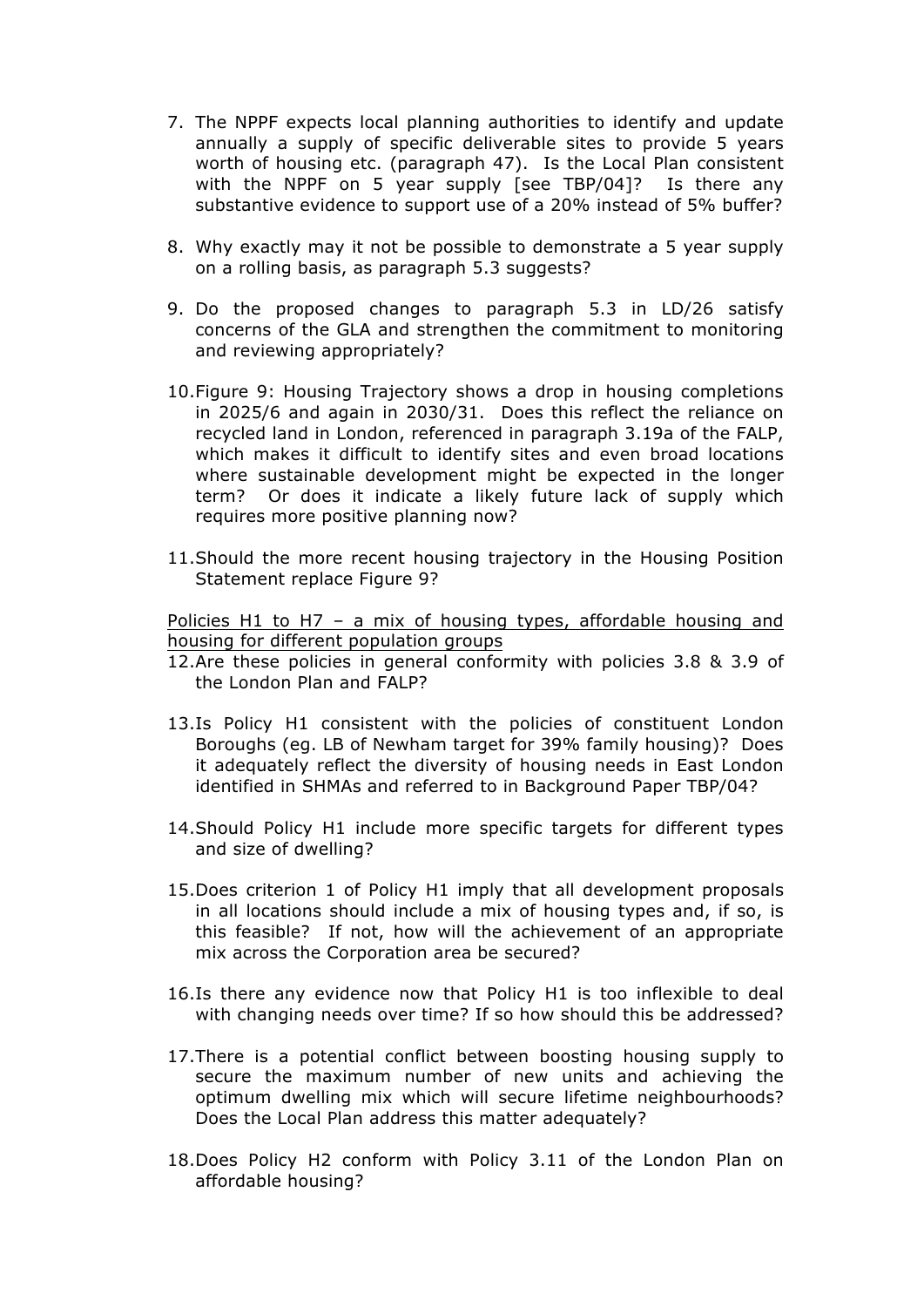- 19.The Housing Background Paper, TBP/04, explains the links between Policy SP2 seeking a minimum of 455 affordable units pa, Policy H2 which will maximise affordable housing provision on sites of 10 dwellings or more, and paragraph 5.13 which describes a minimum target of 35%. Should Policy H2 be more positive in seeking a specified level or percentage of affordable housing, or is its wording justified by the need for some flexibility?
- 20.Is there any evidence that affordable housing policy is not supported by robust and up-to-date evidence of viability? Is the reference to using 35% as a minimum to commence discussions on individual schemes justified?
- 21.Is there some inconsistency between (i) the LLDC approach with 35% affordable housing, and a 60/40 split between affordable & social rent and intermediate housing, and that of (ii) the Host Boroughs eg. the LB of Tower Hamlets seeks 50% affordable housing and a 70/30 tenure split? What are the likely consequences of the differences? Will there be flexibility in the split between affordable types on individual sites?
- 22.Notwithstanding concerns about the concept of affordable rented housing with rents no more than 80% of market value, is there any evidence that Policy H2 and paragraph 5.14 are unsound or inconsistent with national policy? The NPPF Glossary defines affordable rented housing.
- 23.Is there substantive evidence that paragraph 5.15 regarding scheme viability over time is unsound?
- 24.Should the Local Plan indicate that the provision of affordable workspace could offset the provision of affordable housing, as suggested by some representors?
- 25.Is Policy H3 in conformity with Policy 3.8 of the London Plan and the text which follows that policy? In allowing provision of new specialist old persons' accommodation, is Policy H3 positive enough? Should there be more specific targets for positive planning and to aid monitoring?
- 26.With proposed changes to wording in LD/26, removing references to "conventional" housing from Policies H3-H6, are the purposes of these policies clear?
- 27.Is Policy H4 in conformity with paragraphs 3.52 onwards of the London Plan and FALP? Could the policy give rise to over-provision of student accommodation with over-concentration resulting in adverse impacts on existing communities?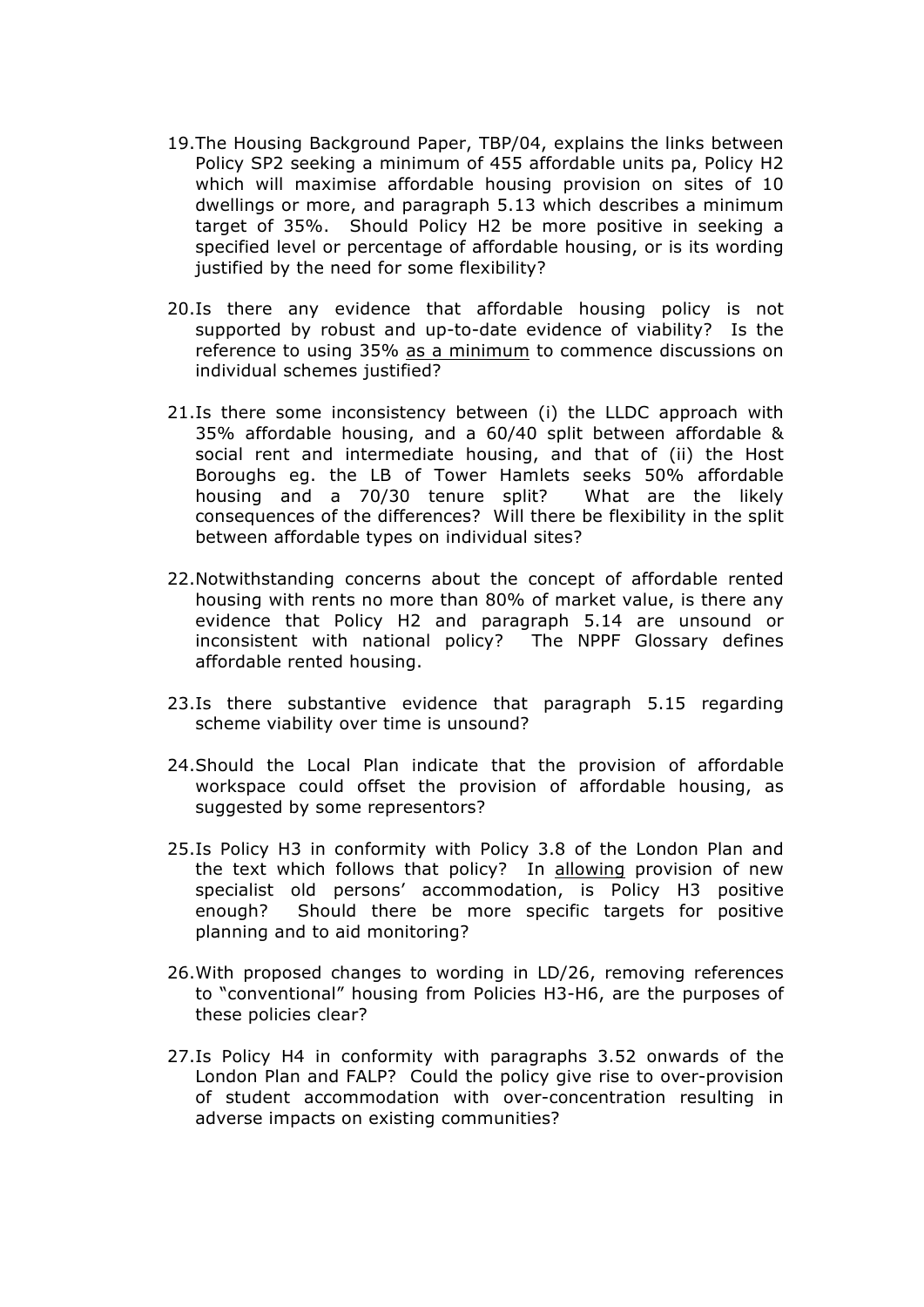- 28.Should the policy be more specific as to what over-concentration means, when adverse amenity impacts would be "unacceptable", and what amounts to "affordable student provision"?
- 29.Is Policy H5 consistent with Planning policy for traveller sites, March 2012, DCLG? Has the Legacy Corporation:
	- § Carried out early and effective community engagement with settled and traveller communities in assembling the evidence base (Policy A);
	- Set pitch targets and identified a supply of specific sites deliverable for the first five years, and developable or as broad locations thereafter (Policy B);
	- § Set criteria which are fair and facilitate the traditional, nomadic life of travellers while respecting the interests of the settled community?

If not, how can the deficiencies be remedied?

- 30.The Background Paper, TBP/04, and Housing Position Statement, LD/28, record the LLDC's work to date. Has any further progress, since the Local Plan was submitted, been made eg. working with neighbouring authorities to meet the need for gypsy & traveller accommodation which, paragraph 5.25 suggests, cannot be satisfied within the LLDC area?
- 31.Is Policy H6, Houses in Multiple Occupation (HMO), out of line with LB Newham's policy which resists the conversion of family housing to HMO unless exceptional circumstances prevail? Does paragraph 5.28 imply a more restrictive approach to HMOs than Policy H6, amounting to new 'policy' rather than 'reasoned justification'?
- 32.As the Mayor's Housing SPG [RP/07] does not apply the design standards to HMOs (see paragraph 2.1.14), should the standards for internal and residential amenity be made clearer in the Local Plan?
- 33.Should the justification for seeking affordable housing when HMOs or private rented housing are provided be explained more fully or is paragraph 5.31 sufficient?
- 34.Is there any substantive evidence that Policy H7 4. including a mechanism to secure accommodation as private rented for the longer term is unreasonable?

Jill Kingaby (Inspector)